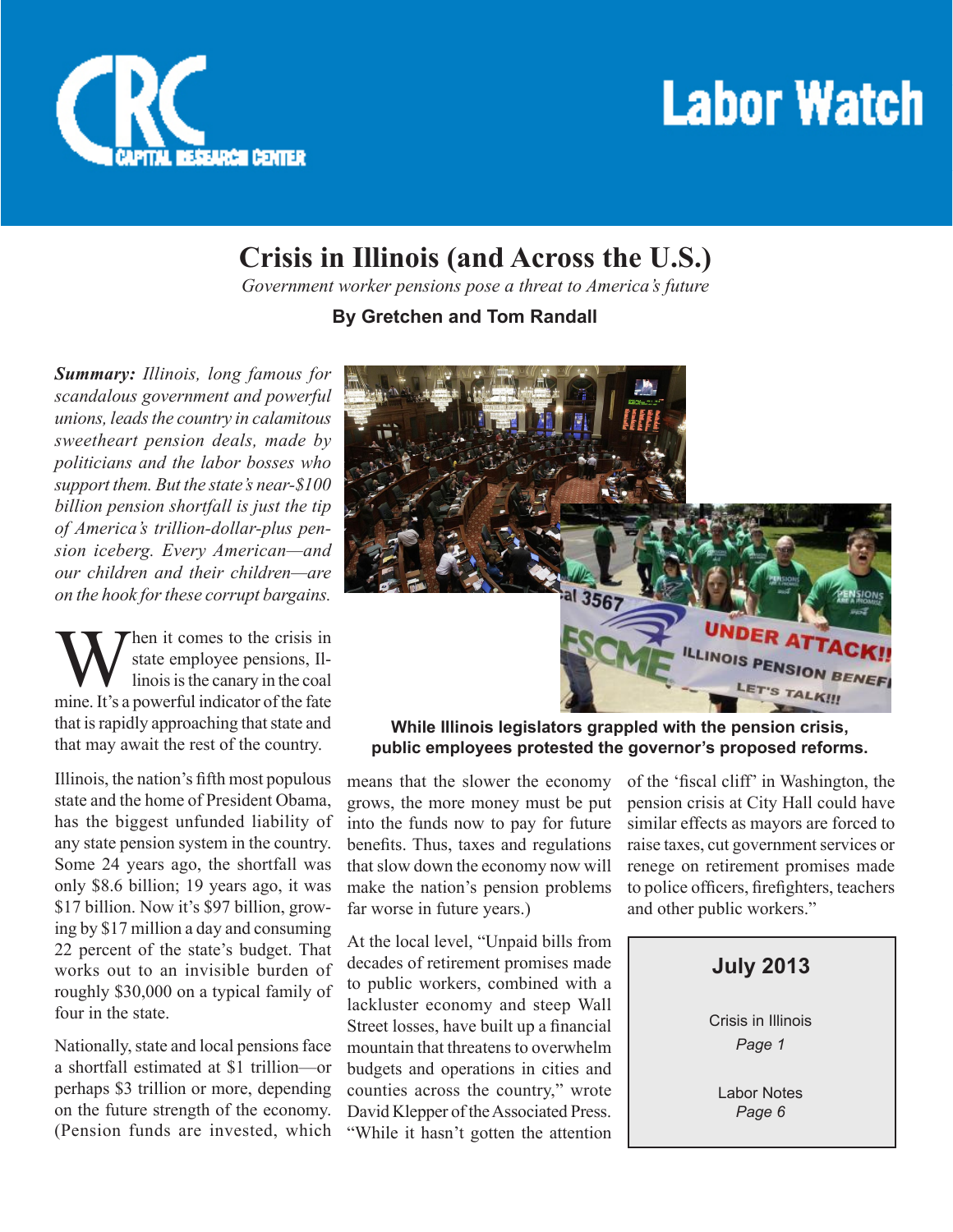The *Las Vegas Review-Journal* in a recent editorial noted: "Credit rating agencies report that states and local governments nationwide have more than \$2 trillion in unfunded pension liabilities. In Nevada, depending on how you measure risk, that figure is between \$10 billion and \$40 billion. Elected officials everywhere, at every level, have promised far more in employee retirement benefits than taxpayers can afford. And those funds—and their unionized beneficiaries—want these promises kept at all cost.

"If bankruptcy courts eventually determine that pension benefits can never be reduced, no matter the hardships to the public, investors will be unwilling to risk putting capital into government bonds. And the voting, taxpaying public, who can barely save for their own retirements, will have a hard time accepting the idea that their governments have to close every school and lay off every cop to continue paying lavish benefits to people who aren't working."

#### **A history of problems**

In Illinois, the pension shortfall problem has reached such proportions that much of the state's political establishment—dominated by liberal, Chicagobased Democrats—accepts the need to take action. In the words of the *State Journal-Register* (Springfield),

**Editor:** Steven J. Allen **Publisher:** Terrence Scanlon **Address:** 1513 16th Street, NW Washington, DC 20036-1480 **Phone:** (202) 483-6900 **E-mail:** sallen@CapitalResearch.org **Website:** CapitalResearch.org

**Labor Watch** is published by Capital Research Center, a non-partisan education and research organization classified by the IRS as a 501(c)(3) public charity. Reprints are available for \$2.50 prepaid to Capital Research Center.

Gov. Pat Quinn "considers himself a progressive Democrat who believes strongly in the labor movement," and union support was critical to his election as governor. The Service Employees International Union (SEIU) contributed \$3.2 million to his campaign. He received \$575,000 from the American Federation of State, County and Municipal Employees (AFSCME), \$458,000 from the Illinois Federation of Teachers, and \$256,000 from the Laborers International Union. More importantly, he was the beneficiary of "voter education" and get-out-thevote campaigns that come with union endorsements.

Yet Quinn has found himself in the position of adversary to the state's publicsector unions. In the recent legislative session, he joined with House Speaker Michael Madigan (who has held the speakership for all but two of the past 30 years) to propose a reform plan under which public employees would pay more and get less in benefits. The plan passed the House, but was killed in the state Senate by a vote of 42 to 16. A bare majority of Senate Republicans, 10 of 19, supported the measure. Only six of 40 Democrats voted in favor.

The Friday after Memorial Day, Illinois legislators packed up and went home. Following the defeat of reform efforts, the state's general obligation credit rating was lowered by Fitch Ratings and Moody's. (Standard & Poor's had lowered the rating in January.) As this issue of *Labor Watch* was being prepared, the governor called a special session of the legislature to try one more time to deal with the crisis.

Much of the state's problem stems from the way public sector pensions were made into virtual entitlements over 40 years ago; worse, other problems with pensions go back more than a century. In 1902, the Chicago teachers' pension fund was nearly bankrupt, so they cut

payouts by half. In 1919, a commission determined that most public employee pension funds were either insolvent or headed in that direction. In 1949, Chicago and Cook County workers were warned that their pension plans were running out of money.

By 1970, politicians throughout the state seemed to realize they had a problem with pensions. Of course, they saw the problem not from the perspective of taxpayers, but from the perspective of big-spending politicians. They saw inadequate pension funding as a threat to their ability to spend more and more on government programs, and to bestow more benefits on unions and even on themselves.

The Illinois Constitution was being rewritten at the time, so the solution, in legislators' minds, was to enshrine a constitutional guarantee that pensions would always be paid, even if there were no money to do so. Thus, Article VIII, Section 5 of the Illinois Constitution was made to read:

Membership in any pension or retirement system of the State, any unit of local government or school district or an agency or instrumentality thereof, shall be an enforceable contractual relationship, the benefit of which shall not be diminished or impaired.

With that brief statement, pensions in Illinois became much like a federal entitlement program. As with Social Security, Medicare, Medicaid, and food stamps, pensions would be paid out whether the money was there or not. With pensions assuming entitlement status, state legislators felt free to continue spending wildly, adding programs and benefits, just like their counterparts in Washington.

#### **Taking care of number one**

In 1989, a bipartisan majority of the Illinois General Assembly worked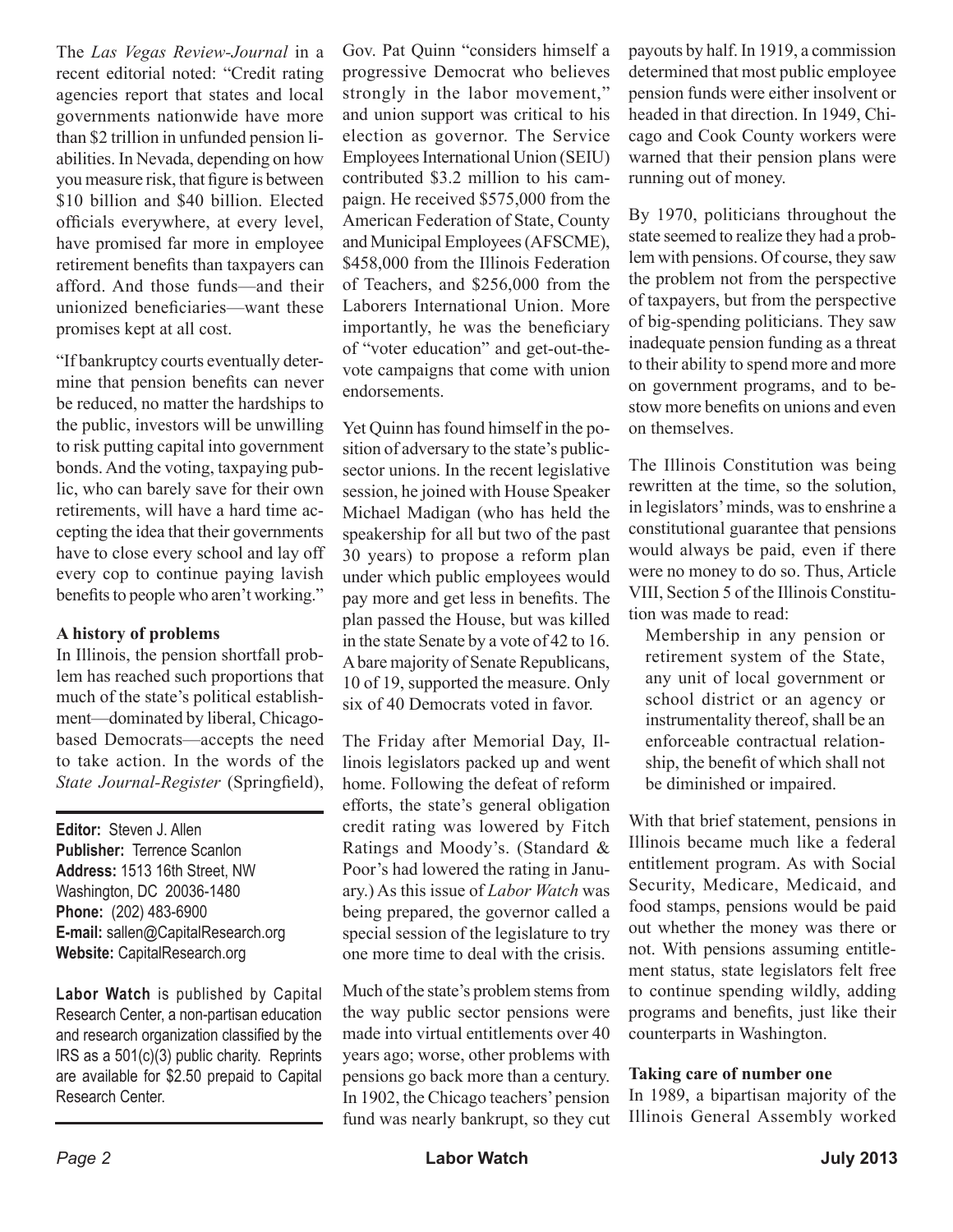obligations. At the time, legislators' pensions maxed out after 20 years of service at 85 percent of their final year's pay. This was changed to increase legislators' pensions by 3 percent for each year they served beyond 20 years. Plus, they granted themselves the same automatic "cost of living" adjustments that state employees had, 3 percent a year compounded annually.

Under the first three percent provision, a pension worth a generous \$80,000 per year after 20 years of service would have grown to \$104,000 after 30 years of service. After just 10 years of retirement, the compounding 3 percent COLA would push that same pension to \$140,000 per year.

Some of the biggest names in Illinois politics are the beneficiaries of these provisions. Richard M. Daley (D), the longest-serving mayor of Chicago at 22 years in office, receives a pension from the city of more than \$66,000 per year. His pension for serving just eight years in the Illinois Senate nets him an additional amount of almost \$118, 000.

Current House Speaker Michael Madigan (D) and Senate President John Cullerton (D) are quick to point out that some of those pension perks for legislators have been ended. But that's true only with regard to later entrants into the system. The constitutional amendment preventing pensions from being "diminished or impaired" means the perks still apply to those already in the systems (pending court challenges). As a result, the 1989 law that Madigan and Cullerton advanced and voted for, had, by 2012, pushed Madigan's prospective annual pension to \$131,000 and Cullerton's to \$112,000—substantially more than either now earns.

They are not alone. As of 2012, more than a third of all retirees in the General

together to dramatically enrich their Assembly Retirement System pension personal retirement entitlements while fund made more than they did when adding to the state's unfunded pension they were working. Ten percent were receiving more than \$100,000 per year. The leading pensioner is former Gov. "Big Jim" Thompson (R), Illinois' longest–serving governor at 24 years in office. He has received over \$2 million dollars since retiring, aged 55.

> On the other hand, the last two governors before Quinn, George Ryan (R) and Rod Blagojevich (D), won't be getting their pensions. They lost them

after felony convictions. Counting Ryan and Blagojevich, four of the past seven governors in Illinois have gone to prison.

By the way, Blagojevich's predecessor in Illinois' 5th district seat in Congress (not counting a Republican who served a single term) was Dan Rostenkowski, who also went to jail. Blagojevich's successor in the 5th district seat was Rahm Emanuel, who was later President Obama's chief of staff and is now mayor of Chicago.

### **Unfunded liabilities reach \$3 million for typical family**

Everyone knows that politicians like to buy votes and political support with taxpayers' money. But one of the most pernicious forms of vote-buying is often invisible to the public. It occurs when politicians make promises of future benefits without setting aside the money to pay for these benefits. In effect, they are buying votes today with the wealth of future generations.

These unfunded liabilities aren't included in standard calculations of the national debt, even though these levels of off-the-books debt are so high that the young people of today and their children and grandchildren will be impoverished. They will face ultra-high levels of taxation, and they will be denied government benefits for which they have paid (with tax "contributions") and on which they plan to rely when they get old or sick. Today, the unfunded liabilities of federal, state, and local governments total an astonishing *\$3 million for each family of four* in the United States—and with each new government program and each new promise by politicians, that number goes higher.

Those riots in Greece, Cyprus, and Spain over "austerity"? Riots like those are in America's future, unless there is a dramatic change of course. The recognition of this danger led to the rise of the Tea Party movement. When the movement coalesced in 2009, members of the movement seemed to have little in common. They included people of all backgrounds, all ethnicities, and all income levels, from all parts of the country. The only thing they had in common was that they understood the deep danger the nation faces from this debt and from other aspects of Big Government.

A key reason the Left had to ridicule the Tea Party as racists and extremists, and to target them for "special treatment" by government agencies ranging from the IRS to the Department of Homeland Security, is that the Tea Partiers—unlike, say, environmentalists or Occupy Wall Street supporters—are diverse and mainstream. As radio host Chris Plante has noted, the Tea Party movement is, in essence, an association of people who can do math. – SJA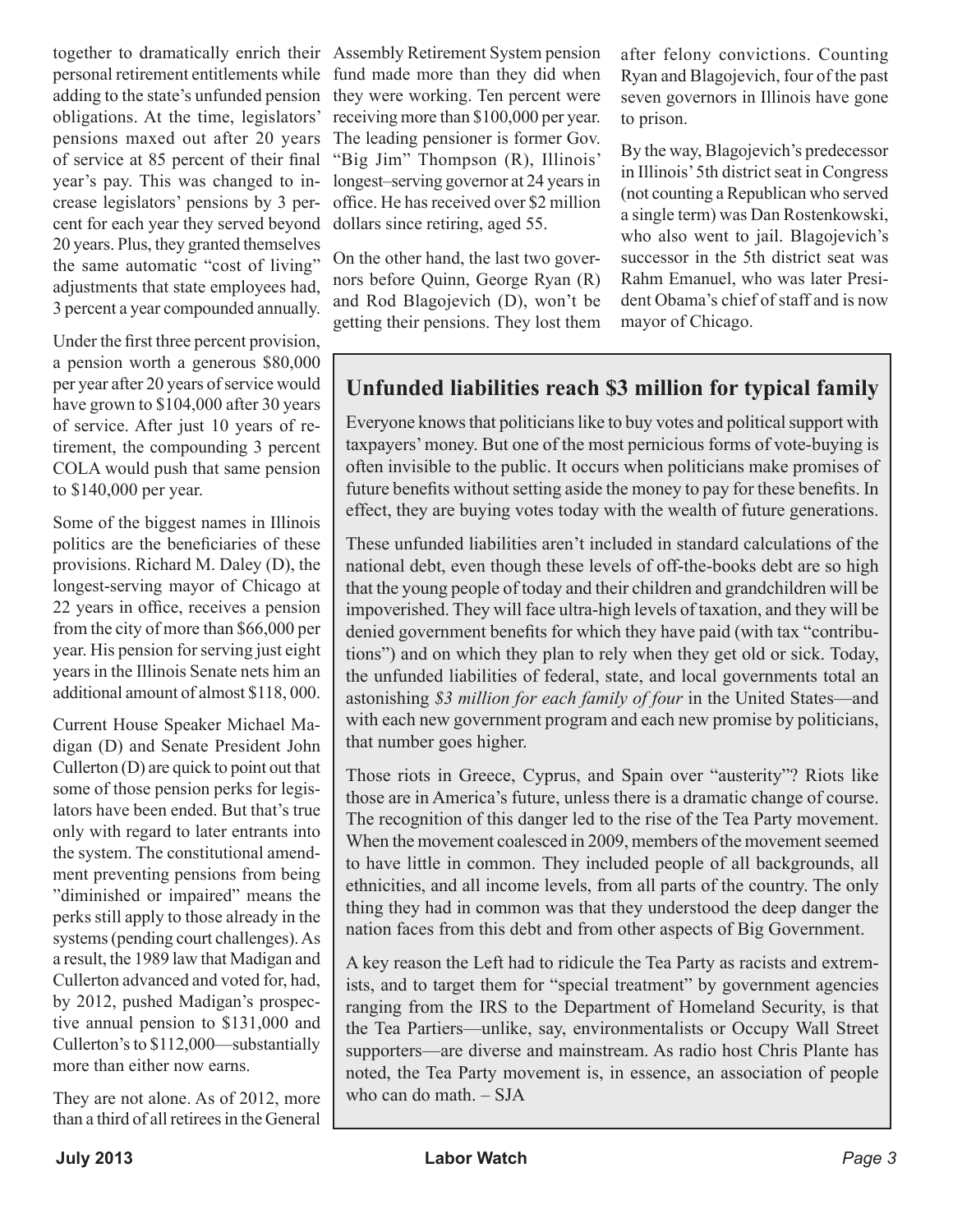#### **The SEC moves in**

After Illinois made public pensions constitutional entitlements, the attitude in the state capitol and in the halls of local governments around the state, was this: "Since pensions must be paid whether funded or not, let's use the money for other spending." (This recalls a famous punchline from the *Doonesbury* comic strip: "But the pension fund was just *sitting* there!")

The most glaring example of this attitude was the state's 67 percent increase in the personal income tax and 46 percent increase in the corporate tax in 2011. The tax hikes were touted as measures to pay debt and fund pensions, and yet pensions still went unfunded.

Prior to the tax increase, Governor Blagojevich (D) pushed the state to issue government bonds to pay pension obligations. As usual, the state promised higher rates of return on the borrowed funds than were actually achieved, and only part of the borrowed money was used as promised for pension funds. Overall, the scheme added to Illinois' unfunded pension liability.

In March 2013, the Securities and Exchange Commission (SEC) took action against the state, charging it with securities fraud "for misleading municipal bond investors about the state's approach to funding its pension obligations." The SEC announced its investigation "revealed that Illinois failed to inform investors about the impact of problems with its pension funding schedule as the state offered and sold more than \$2.2 billion worth of municipal bonds from 2005 to early 2009. Illinois failed to disclose that its statutory plan significantly underfunded the state's pension obligations and increased the risk to its overall financial condition. The state also misled investors about the effect of changes

to its statutory plan. Illinois, which implemented a number of remedial actions and issued corrective disclosures beginning in 2009, agreed to settle the SEC's charges."

Only once before in history has the SEC ever charged a state with securities fraud in connection with government pensions: In 2010, New Jersey was charged "with misleading municipal bond investors about its underfunding of the state's two largest pension plans."

#### **Five underfunded pension funds**

Illinois' unfunded pension liabilities are divided among five major public pension funds, and the best funded of them is estimated to go broke by 2030. Here is where each stands, and some of their incongruous peculiarities:

►*The Teachers' Retirement System*  covers about 360,000 public school teachers, excluding those of the Chicago Public Schools who have their own pension fund. As of June 30, 2012 the TRS, the largest of the five plans, was only 40.6 percent funded, with an unfunded actuarial accrued liability of more than \$52 billion. At that level, the TRS itself issued a warning to its members saying the fund only has half the assets needed to pay retirees' benefits.

The highest annual teacher's pension (\$269,531) is paid to a retired principal of an Illinois high school. The Better Government Association (BGA) claims this was due to the 20 percent raises he received three of the last four years before retirement. More than 3,500 retirees of the TRS receive an annual pension over \$100,000.

►*The State University Retirement System* was created in 1941 and today serves 65 employers in Illinois, including state universities, community colleges, and some state agencies. A 2012 actuarial report found it is only 42.1 percent funded.

The largest pension payout goes to Tapas Das Gupta, a retired cancer surgeon and professor at the University of Illinois at Chicago, who receives an annual pension of more than \$425,000. Four other retired doctors/medical professors receive approximately \$339,000 to \$415,000 from SURS. More than 2,100 retirees of SURS receive over \$100,000 in annual pension benefits.

►*The State Employees Retirement System* is what could cynically be called a balanced Illinois fund— it has 62,732 members working and paying in, and 62,788 retirees and survivors receiving benefits, as of 2012. It is only 34.7 percent funded.

A key reason for the shortfall is that the state has made unrealistic projections for the rate of return on pension investments. For example, Illinois pension funds have had a targeted rate of return of between 7 percent and 8.5 percent a year, but over the past decade have averaged only 4.5 percent to 6 percent.

►*The Judges' Retirement System* covers judges and certain administrative officers in the court system. As of June 2012, 968 active judges were paying into the pension fund with 1056 retired judges or survivors receiving benefits. The plan is funded at 29.7 percent.

►*The General Assembly Retirement System* is the smallest of the five state pension funds and the least well-funded. It was set up for elected members of the General Assembly as well as the governor, lieutenant governor, secretary of state, treasurer, comptroller, and attorney general and their clerks. As of 2012, 414 retirees and survivors received pensions with only 184 active members contributing to the fund. The funding level: 18.5 percent. While the projected rate of return was 7 percent to 8 percent per year, the actual rate of return was 10 percent total *over three years*.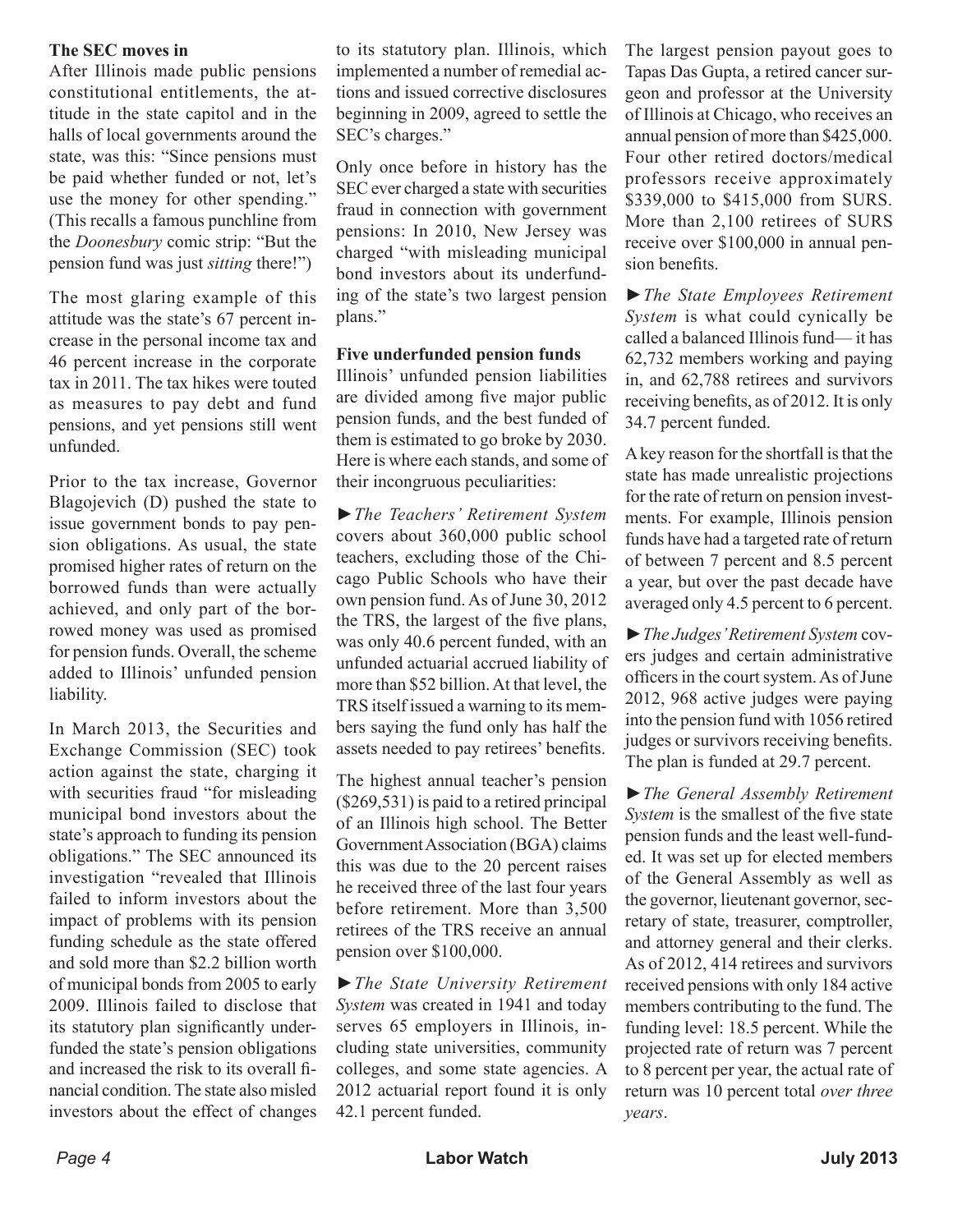#### **Opening the box**

Solving Illinois' problem of skyrocketing unfunded pension liabilities would seem simple: increase funding and cut benefits. In fact, many have offered a variety of such solutions. But for Illinois politicians, it is not that simple.

They locked themselves in a box with the constitutional amendment of 1970 that made government pensions into entitlements. There may be a way out of the box, though. A top Illinois law firm has concluded that the amendment does allow for change going forward, as long as already-earned benefits are not reduced. Meanwhile, two University of Illinois law professors have come up with an idea for unlocking the box. One of the professors, Laurie Reynolds, told the *Chicago Tribune*, "If the state of Illinois can establish that there are no reasonable alternatives to reducing benefits that have been accrued—and that, for instance, tax increases and spending decreases just can't fill the hole—then I don't think the Illinois Supreme Court is going to issue an opinion that would in essence push the state of Illinois into default."

Ultimately, though, the box is held together by 43 years of promises politicians have made to public-sector employees and their unions. Unlocking it, or breaking it open, will require political courage of a type rarely seen. Illinois is likely to head down the path to insolvency, followed closely by other states with similar political cultures.

#### **Why?**

Why is it so easy for states and localities to fall into the trap of huge, unfunded liabilities for government employees' pensions? Because of the imbalance when officeholders negotiate with the unions that represent government employees. Unions hold the keys to victory or defeat for politicians—millions in campaign money, volunteers, voter lists, influence over the media,

and so forth. As a result, unions often deal with politicians who are beholden to them, and a "negotiation" is less a contest between adversaries than a sweetheart arrangement that leaves taxpayers out of consideration.

Often, taxpayers have no idea what's happening to them. Consider Minnesota in 1989 (as recounted in *Forbes*). Government employees gave state legislators "a little pressure here, a little hint there" to obtain additional benefits worth a whopping \$1 billion, and the general public hardly noticed. This transfer of wealth from taxpayers to union members was accomplished by changing the age when state employees can retire at full benefits (the new formula: age plus years-of-employment equals 90; so a 22-year-old joining the state workforce could retire after 34 years, at age 56). Officials hid the change's cost by adding 10 years to the 20-year period for amortizing the retirement system's unfunded liabilities, and also raising the expectation that the system's investments would earn 8.5 percent annual returns, up from the already high expectation of 8 percent.

Such deception has worked for years. In 1995, former Social Security Advisory Board chairman Sylvester Scheiber told the *Washington Monthly*, "the public is ignorant" about the vast sums which future taxpayers will have to pay to support government pensions. "And there's a reason for that: The people who've made these promises don't want the public to know."

Besides, politicians and unions can spread the cost of their special deals across decades. If the timeframe is long enough, the deals don't have to be accounted for in the short term, and neither politicians nor union negotiators are held responsible. When the bills come due, the negotiators on both sides will be gone—relaxing on a beach, perhaps—and the burden of

paying for the pensions and benefits will be someone else's problem.

Jonathan Schwartz, former chief actuary for New York City's pension funds, noted how politicians play games with the funds. "The challenge of being a public-sector actuary," he told *Forbes*, "is that by definition actuaries are concerned with long-range implications, but, for the principals [bosses] you report to, the definition of 'long range' is the four-year election cycle."

As the AP noted recently, "Unions argue workers aren't to blame for poor investments or past failures to fund pension systems. Anthony Martin, a Chicago fire lieutenant and trustee of his public pension fund, said he has seen records going back to 1877 showing the retirement system was underfunded even then. 'You have a dysfunction in government that is hard to overcome. . . . Year after year they kicked the can down the road.'"

*Gretchen and Tom Randall are partners in Winningreen LLC, a public policy/communications consulting firm based in Chicago. LW*

**Please consider contributing now to the Capital Research Center.** 

**CRC is a watchdog over politicians, bureaucrats, and special interests in Washington, D.C., and in all 50 states.** 

**Given the current economic climate, every dollar counts... and we need your help to continue our important research.**

**Your contribution to advance our work is deeply appreciated.**

**Many thanks, Terrence Scanlon President**